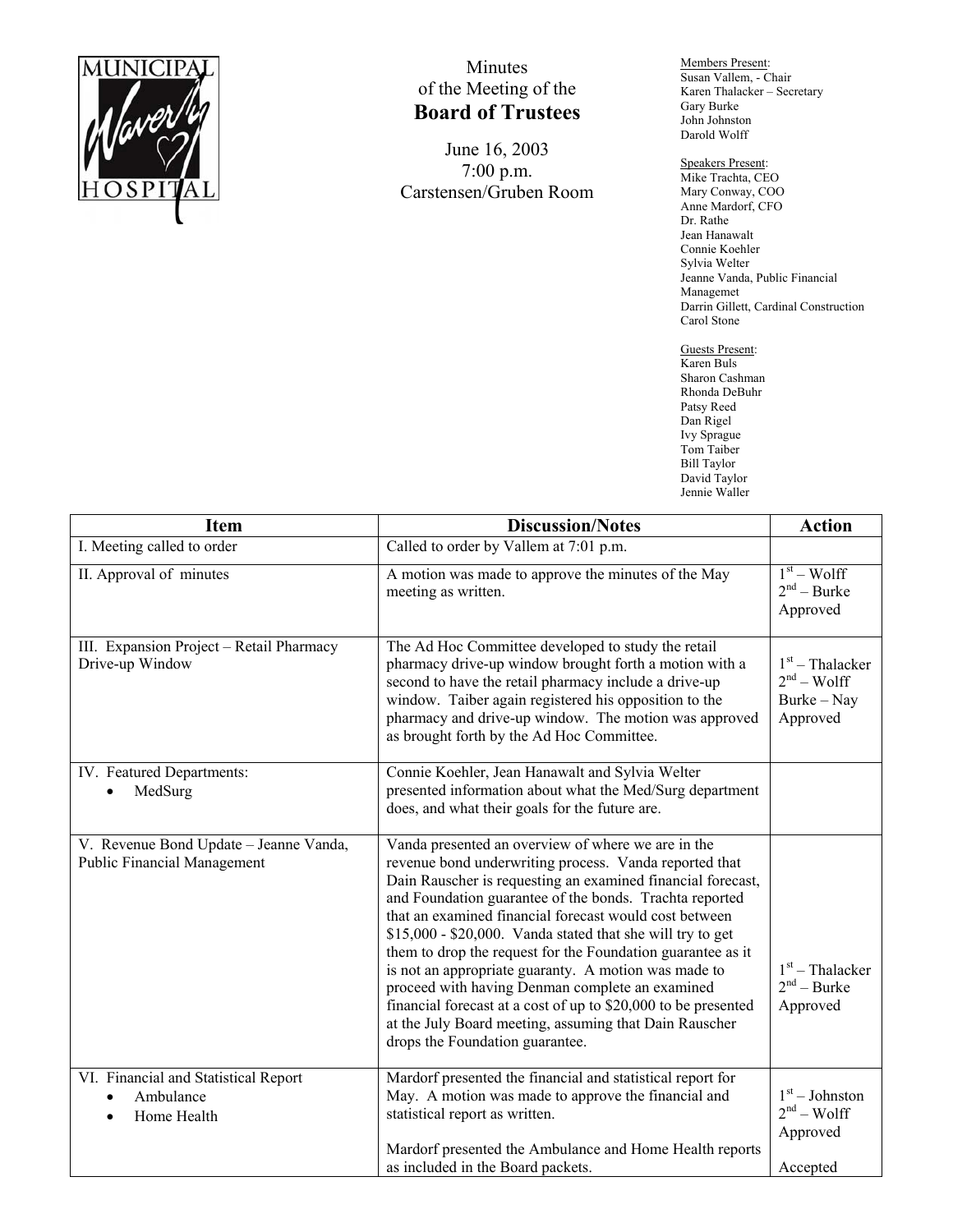| VII. Committee Reports<br>Performance Improvement<br>Committee                                                                                                                                                                                                                                              | Stone presented the Performance Improvement Committee<br>report as included in the Board packet.                                                                                                                                                                                                                                                                                                                                                  | Accepted                                       |
|-------------------------------------------------------------------------------------------------------------------------------------------------------------------------------------------------------------------------------------------------------------------------------------------------------------|---------------------------------------------------------------------------------------------------------------------------------------------------------------------------------------------------------------------------------------------------------------------------------------------------------------------------------------------------------------------------------------------------------------------------------------------------|------------------------------------------------|
| VIII. $CORS - 1st$ Quarter Report                                                                                                                                                                                                                                                                           | Stone presented the $CORS - 1st$ quarter report.                                                                                                                                                                                                                                                                                                                                                                                                  | Accepted                                       |
| IX. C.E.O.'s Report                                                                                                                                                                                                                                                                                         | Trachta announced that Dr. Lisa Owens has signed a<br>contract to begin services as a hospital employed general<br>surgeon on $7/12/04$ .<br>Trachta reported that the Medical Staff presented a<br>recommendation to hire a Physician's Assistant to cover 2 <sup>nd</sup><br>shift hours onsite for ER coverage. The hiring of a PA has<br>been budgeted and should reduce ER wait time for patients,<br>and some of the stress for physicians. |                                                |
| X. Medical Staff Report                                                                                                                                                                                                                                                                                     | Rathe reported on the Medical Staff meeting including<br>newly elected officers:<br>*Rathe - President<br>*Morey – Vice President<br>*R. Skierka - Treasurer                                                                                                                                                                                                                                                                                      |                                                |
| XI. Old Business<br>Houses                                                                                                                                                                                                                                                                                  | Trachta reported that the Maifield house has a new owner.<br>The new owner has 60 days to move the house, but<br>anticipates that it will be done in 40 days. Sprague will be<br>moving the Baker house in early August.                                                                                                                                                                                                                          |                                                |
| XII. Construction Update - Darrin Gillett                                                                                                                                                                                                                                                                   | Gillett distributed the Phase 1 schedule and reported that<br>work started last week.                                                                                                                                                                                                                                                                                                                                                             |                                                |
|                                                                                                                                                                                                                                                                                                             | Gillett recommended contracting with Terracon for testing<br>services. A motion was made to approve the contract with<br>Terracon at a cost not to exceed \$7500.00.                                                                                                                                                                                                                                                                              | $1st$ – Thalacker<br>$2nd - Burke$<br>Approved |
| XIII. New Business<br>Policy Changes/New Policies:<br>Special Organism Isolation -<br>Code Blue Cart<br>Newborn Pain Management<br>Nursing Policy on Shoulder<br>٠<br>Dystocia<br>Nursing Policy on Fundal<br>٠<br>Pressure<br>Administration of Cytotec<br>٠<br>(Misoprostol) for Postpartum<br>Hemorrhage | Trachta presented the policy changes/new policies as<br>included in the Board packets. A motion was made to<br>approve the policies as individually considered.                                                                                                                                                                                                                                                                                   | $1st$ – Thalacker<br>$2nd - Burke$<br>Approved |
| Medical Staff Bylaws/Rules and<br>Regulations Changes – as attached                                                                                                                                                                                                                                         | Trachta presented the Medical Staff Bylaws/Rules and<br>Regulations changes as approved by the Medical Staff. A<br>motion was made to approve the changes as written.                                                                                                                                                                                                                                                                             | $1st - Johnston$<br>$2nd - Wolf$<br>Approved   |
| Reappointment to Medical Staff:<br>Lynn Galloway, PA-C<br>Mary Margaret Heatley, PA-C<br>٠<br>(Amendment to privileges per<br>change to Medical Staff Bylaws,<br>Rules & Regulations)                                                                                                                       | Trachta presented the reappointments and appointments to<br>Medical Staff as listed at left. A motion was made to<br>approve the reappointments and appointments as<br>individually considered.                                                                                                                                                                                                                                                   | $1st - Wolf$<br>$2nd - Burke$<br>Approved      |
| Appointment to Medical Staff:<br>Angela R. Rose, PA-C<br>Paul E. Richardson, M.D.<br>Angela Peters, PA-C<br>٠                                                                                                                                                                                               |                                                                                                                                                                                                                                                                                                                                                                                                                                                   |                                                |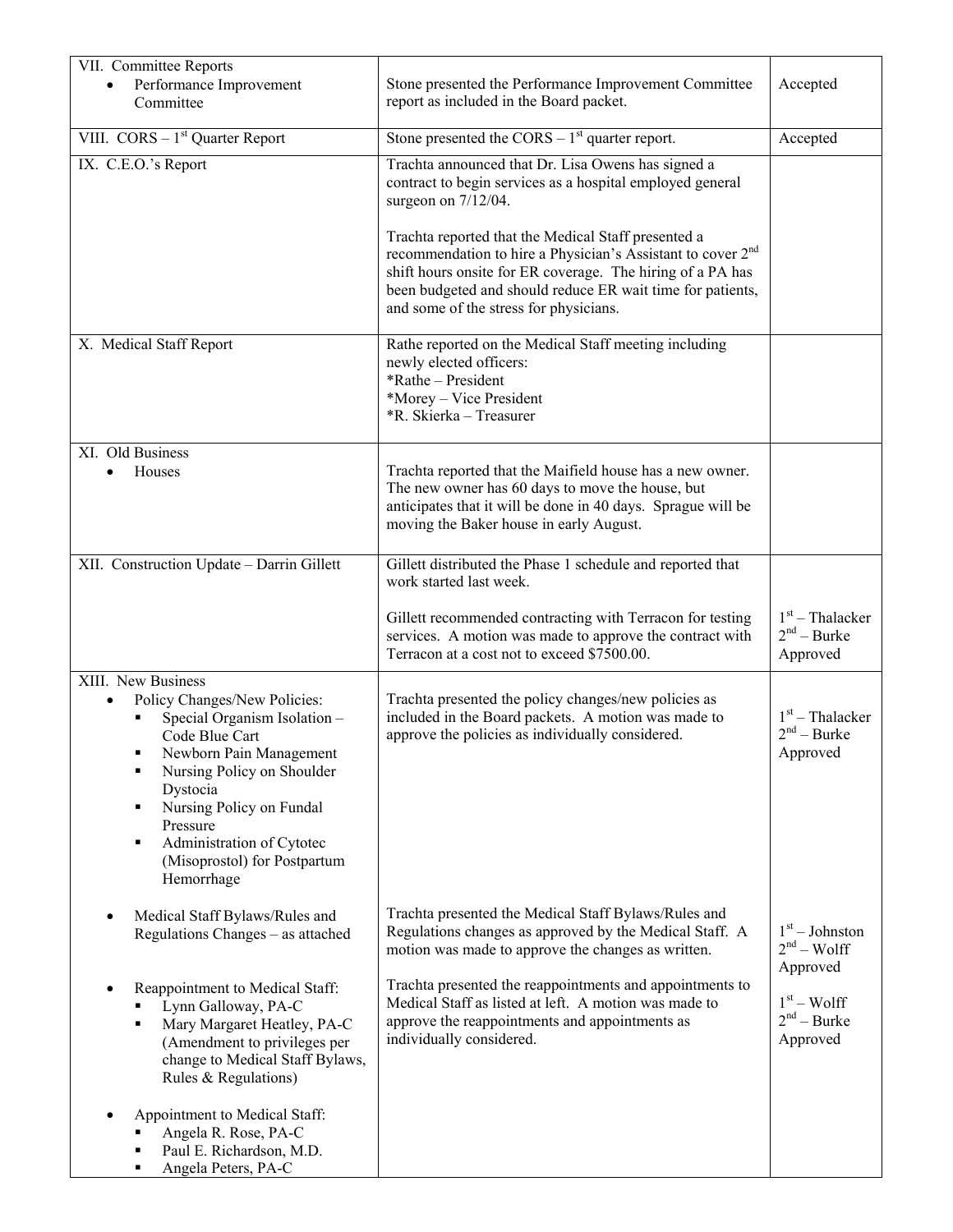|           | Organizational Chart                                                                                                          | Trachta distributed revised copies of the organizational<br>chart, noting that Dr. Rathe would be added in place of Dr.<br>Berstler for Medical Staff President. Trachta reported that<br>the revised organizational chart adds two directors -<br>Rhonda DeBuhr, Associate Director of Nursing & Ivy<br>Sprague, Director of Marketing. A motion was made to<br>approve the organizational chart revisions.                                                                                                                                                                                                                                                                                          | $1st - Johnston$<br>$2nd$ -Thalacker<br>Approved |
|-----------|-------------------------------------------------------------------------------------------------------------------------------|-------------------------------------------------------------------------------------------------------------------------------------------------------------------------------------------------------------------------------------------------------------------------------------------------------------------------------------------------------------------------------------------------------------------------------------------------------------------------------------------------------------------------------------------------------------------------------------------------------------------------------------------------------------------------------------------------------|--------------------------------------------------|
| ٠         | New Logo/Name                                                                                                                 | Trachta presented concepts for a new name "Waverly<br>Health Center" and logo. The concepts were developed<br>with the help of focus groups. The focus groups consisted<br>of staff members, volunteers, Medical Staff, community<br>residents and business professionals. The overwhelming<br>recommendations from the focus groups were to keep<br>Waverly as part of the name, and to drop Municipal.<br>Discussion was held on the virtues and costs of changing<br>the name and the images that "health center" or "medical<br>center" present. It was determined that it would be<br>appropriate to move name and logo issues to the Planning<br>Committee for further research and discussion. |                                                  |
| ٠         | Horty Elving Contract                                                                                                         | Trachta presented the Horty Elving contract for ratification.<br>The contract sets Horty Elving's fees at 8.25% of total<br>construction costs - excluding construction management<br>fees. This amount will likely be around \$900,000. This<br>architectural fee is included in the 12 million dollar project<br>budget. A motion was made to approve the contract with<br>Horty Elving.                                                                                                                                                                                                                                                                                                            | $1st$ – Thalacker<br>$2nd - Burke$<br>Approved   |
|           |                                                                                                                               | Following approval of the contract, Trachta presented a pay<br>request for work that Horty Elving has completed to date.<br>The requested \$333,000 is for the architectural work on the<br>first two phases of the project. A motion was made to<br>approve the payment of \$333,000 out of Board designated<br>funds to be replaced by bond funds.                                                                                                                                                                                                                                                                                                                                                  | $1st - Wolf$<br>$2nd - Johnston$<br>Approved     |
|           | Ambulance Subsidy                                                                                                             | Trachta brought forth a motion with a second from the<br>Finance Committee to return \$19,000 of the subsidy<br>received from the city out of this year's budget, and to take<br>over ownership of the ambulance garages and utilities. The<br>motion was approved as brought forth by the Finance<br>Committee.                                                                                                                                                                                                                                                                                                                                                                                      | $1st - Burke$<br>$2nd - Wolf$<br>Approved        |
| $\bullet$ | <b>Personnel Committee</b><br>FY04 Wages<br>FY03 Year End Incentive<br>▪                                                      | Trachta announced that the Personnel Committee selected<br>Connie Parkman for July's employee of the month.<br>Parkman is an ER Technician and volunteers with the Gift<br>Garden. Parkman was selected for going above and<br>beyond.                                                                                                                                                                                                                                                                                                                                                                                                                                                                |                                                  |
|           |                                                                                                                               | Trachta brought forth a motion with a second from the<br>Finance Committee to approve increasing FY04 wage<br>raises to 4% across the board and to approve the payment of<br>a year end incentive bonus in recognition of a strong<br>financial year. The motion was approved as brought forth<br>by the Finance Committee.                                                                                                                                                                                                                                                                                                                                                                           | $1st - Wolf$<br>$2nd - Burke$<br>Approved        |
|           | <b>Finance Committee</b><br><b>Capital Requests</b><br>Archiving Patient, Accounts<br>Payable & Payroll Records<br>Linen Cart | Trachta brought forth a motion with a second from the<br>Finance Committee to approve the capital requests as listed<br>below:<br>*Archiving Patient, Accounts Payable & Payroll Records -<br>at a cost not to exceed \$126,472.00<br>*Linen Cart – at a cost not to exceed $$6,000.00$                                                                                                                                                                                                                                                                                                                                                                                                               | $1st - Burke$<br>$2nd - Wolf$<br>Approved        |